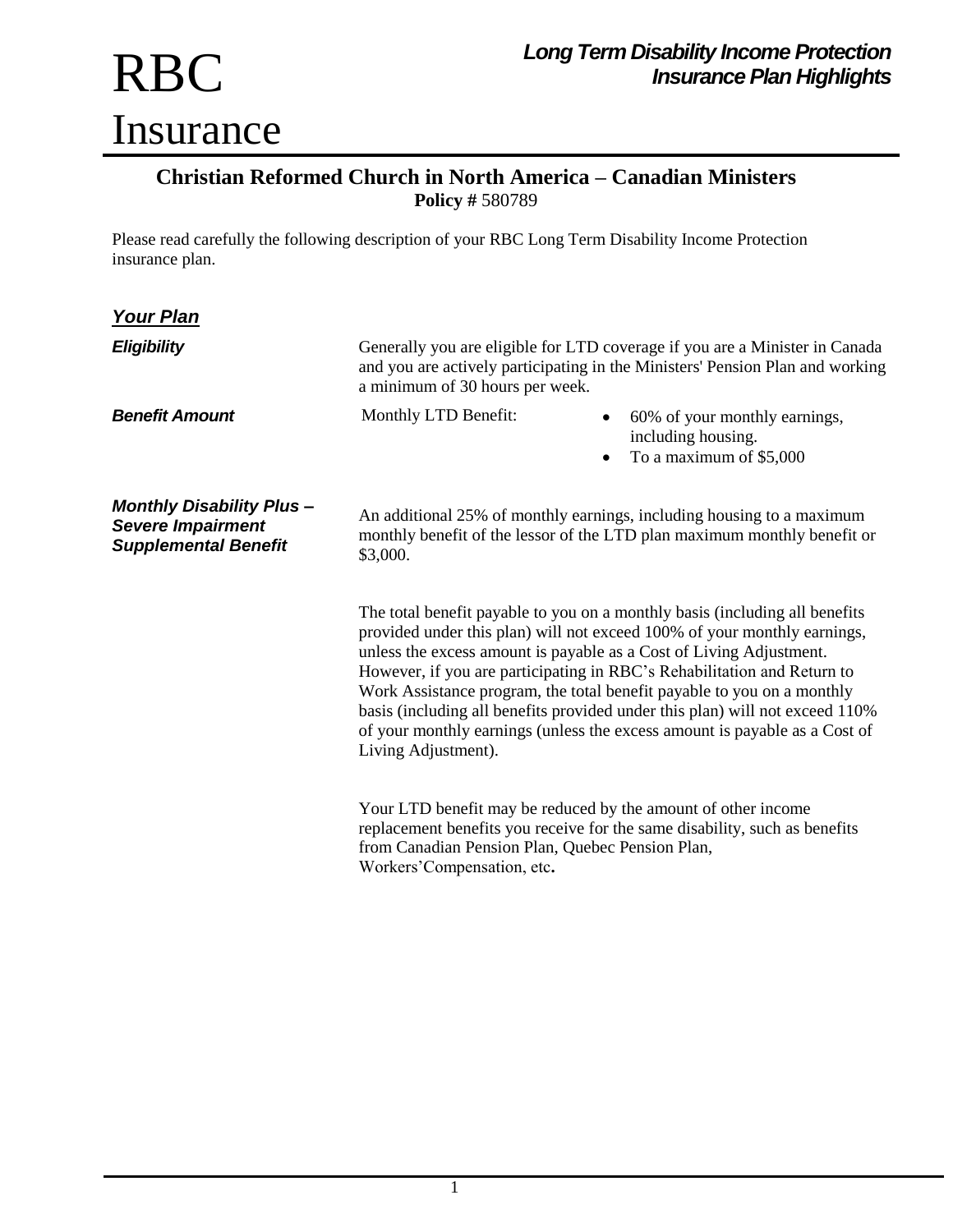| <b>Definition of Disability</b> | You are disabled when RBC determines that:                                                                                                                                                                                                                                                                                                                                                                              |
|---------------------------------|-------------------------------------------------------------------------------------------------------------------------------------------------------------------------------------------------------------------------------------------------------------------------------------------------------------------------------------------------------------------------------------------------------------------------|
|                                 | you are limited from performing the material and substantial duties of<br>٠<br>your regular occupation; and                                                                                                                                                                                                                                                                                                             |
|                                 | you have a 20% or more loss in indexed monthly earnings due to the<br>٠<br>same sickness or injury.                                                                                                                                                                                                                                                                                                                     |
|                                 | After benefits have been paid for 24 months, you are disabled when<br>٠<br>RBC determines that due to the same sickness or injury, you are unable<br>to perform the duties of any gainful occupation for which you are<br>reasonably fitted by education, training or experience.                                                                                                                                       |
|                                 | You must be under the regular care of a physician in order to be considered<br>disabled.                                                                                                                                                                                                                                                                                                                                |
| <b>Elimination Period</b>       | The Elimination Period is the length of time of continuous disability which<br>must be satisfied before you are eligible to receive benefits.                                                                                                                                                                                                                                                                           |
|                                 | LTD benefits would begin after 180 consecutive days of disability, if you<br>are disabled, as described in the definition above.                                                                                                                                                                                                                                                                                        |
|                                 | During your elimination period you will be considered disabled if you are<br>limited from performing the material and substantial duties of your regular<br>occupation due to your sickness or injury, and you are under the regular care<br>of a physician. You are not required to have a 20% or more earnings loss to<br>be considered disabled during the elimination period due to the same<br>sickness or injury. |
| <b>Benefit Duration</b>         | Your duration of benefits is based on your age when the disability occurs.<br>Your LTD benefits are payable for the period during which you continue to<br>meet the definition of disability If your disability occurs at or after age 62,<br>benefits would be paid for a reduced period of time.                                                                                                                      |
| <b>Gainful Occupation</b>       | Gainful occupation means an occupation that is or can be expected to<br>provide you with an income within 12 months of your return to work that<br>exceeds:<br>80% of your indexed monthly earnings, if you are working<br>60% of your indexed monthly earnings, if you are not working                                                                                                                                 |
| <b>Taxation</b>                 | Since your Employer is paying 100% of the premium, your benefits will be<br>taxed.                                                                                                                                                                                                                                                                                                                                      |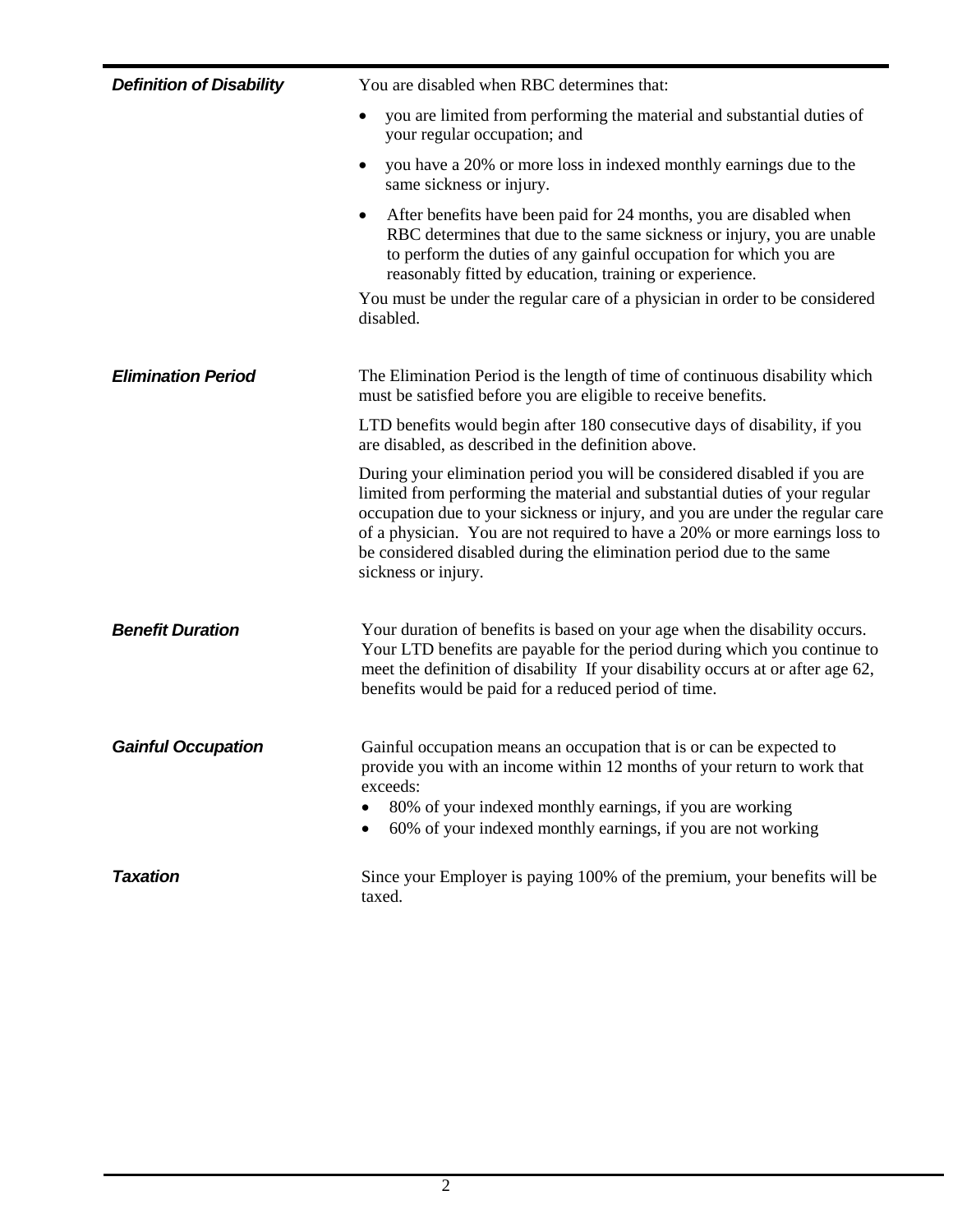## *Additional Benefits*

| <b>Rehabilitation and Return to</b><br><b>Work Assistance</b>            | RBC has a vocational Rehabilitation and Return to Work Assistance<br>program available to assist you in returning to work. We will make the<br>final determination of your eligibility for participation in the program, and<br>will provide you with a written Rehabilitation and Return to Work<br>Assistance plan developed specifically for you. This program may include,<br>but is not limited to the following benefits:                                                                                                                                                                                                                                                                                                                                                                                                          |  |
|--------------------------------------------------------------------------|------------------------------------------------------------------------------------------------------------------------------------------------------------------------------------------------------------------------------------------------------------------------------------------------------------------------------------------------------------------------------------------------------------------------------------------------------------------------------------------------------------------------------------------------------------------------------------------------------------------------------------------------------------------------------------------------------------------------------------------------------------------------------------------------------------------------------------------|--|
|                                                                          | coordination with your Employer to assist your return to work;<br>$\bullet$<br>adaptive equipment or job accommodations to allow you to work;<br>٠<br>vocational evaluation to determine how your disability may impact<br>$\bullet$<br>your employment options;<br>job placement services;<br>$\bullet$<br>resume preparation;<br>job seeking skills training; or<br>$\bullet$<br>education and retraining expenses for a new occupation.<br>$\bullet$                                                                                                                                                                                                                                                                                                                                                                                  |  |
|                                                                          | If you are participating in a Rehabilitation and Return to Work Assistance<br>program, we will also pay an additional disability benefit of 10% of your<br>gross disability payment to a maximum of \$1,000 per month. In addition,<br>we will make monthly payments to you for 3 months following the date<br>your disability ends, if we determine you are no longer disabled while:                                                                                                                                                                                                                                                                                                                                                                                                                                                   |  |
|                                                                          | you are participating in a Rehabilitation and Return to Work Assistance<br>program; and<br>you are not able to find employment.<br>$\bullet$                                                                                                                                                                                                                                                                                                                                                                                                                                                                                                                                                                                                                                                                                             |  |
| <b>Dependent Care Expense</b><br><b>Benefit</b>                          | If you are disabled and participating in RBC's Rehabilitation and Return to<br>Work Assistance program, RBC will pay a Dependent Care Expense<br>Benefit when you are disabled and you:<br>are incurring expenses to provide care for a child under the age of 15;<br>$\bullet$<br>and/or start incurring expenses to provide care for a child age 15 or<br>٠<br>older or a family member who needs personal care assistance.                                                                                                                                                                                                                                                                                                                                                                                                            |  |
|                                                                          | The payment will be \$350 per month per dependent, to a maximum of<br>\$1,000 per month for all dependent care expenses combined.                                                                                                                                                                                                                                                                                                                                                                                                                                                                                                                                                                                                                                                                                                        |  |
| <b>Work/Life Balance</b><br><b>Employee Assistance</b><br><b>Program</b> | RBC's work/life balance employee assistance program is a comprehensive<br>resource designed to provide fast and convenient answers and advice on a<br>wide variety of topics ranging from severe to everyday problems.<br>Available to you and your family members, RBC's work/life balance<br>employee assistance program provides 24 hour access to professional<br>advice - even face to face sessions when needed. Every inquiry is answered<br>by an experienced, masters-level consultant, who can help in a variety of<br>ways including: telephone consultations, personalized searches and<br>referrals, educational materials, Tips-on-Tape <sup>™</sup> , and online resources. Some<br>of the topics addressed are parenting and childcare, older adults, legal and<br>financial issues, emotional well-being and education. |  |
|                                                                          | And if you should become disabled and be on claim, the new On Claim<br>Support service can help you handle everyday concerns, the kinds of things<br>that used to be easy to do. A consultant and a researcher can help find<br>solutions to problems such as finding child care, setting up appointments<br>and arranging transportation.                                                                                                                                                                                                                                                                                                                                                                                                                                                                                               |  |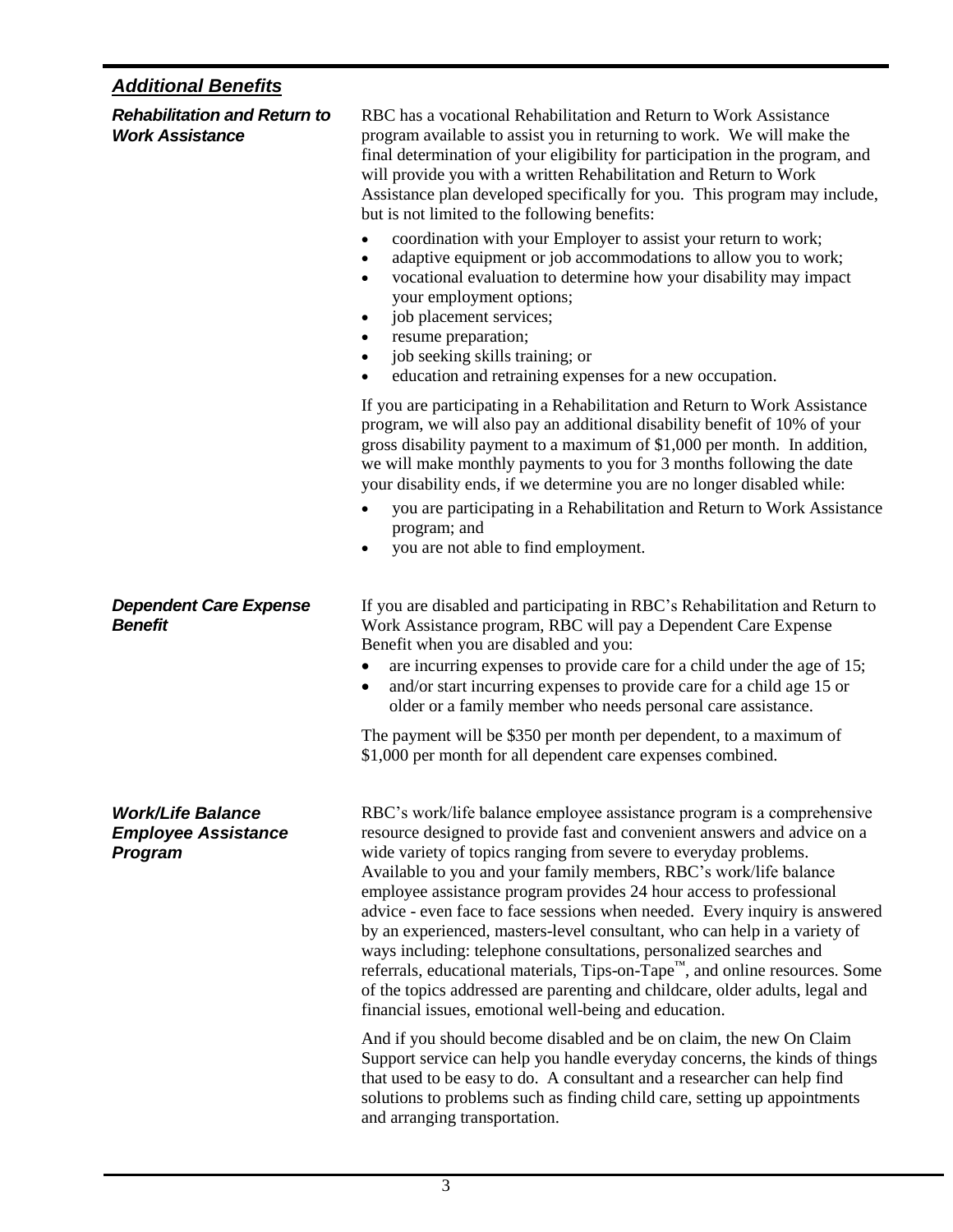| <b>Universal Access</b><br>Card                                    | The Universal Access card puts you in touch with some of RBC's<br>support services that enhance your coverage and help you deal with<br>concerns both in and out of the workplace.                                                                                                                                                                                                                                                                                                                                                    |
|--------------------------------------------------------------------|---------------------------------------------------------------------------------------------------------------------------------------------------------------------------------------------------------------------------------------------------------------------------------------------------------------------------------------------------------------------------------------------------------------------------------------------------------------------------------------------------------------------------------------|
| Worldwide<br><b>Emergency Travel</b><br><b>Assistance Services</b> | A 24-hour network of emergency medical and legal resources<br>offers valuable protection for you and your family when traveling<br>more than 100 miles from home. With just one call, you have<br>access to a global network of highly qualified professionals trained<br>to manage any travel emergency. (Note that spouses traveling on<br>business are not eligible.)                                                                                                                                                              |
| <b>Survivor Benefit</b>                                            | RBC will pay your eligible survivor a lump sum benefit equal to 3 months<br>of your gross disability payment.                                                                                                                                                                                                                                                                                                                                                                                                                         |
|                                                                    | This benefit will be paid if, on the date of your death, your disability<br>had continued for 180 or more consecutive days, and you were<br>receiving or were entitled to receive payments under the plan. If you<br>have no eligible survivors, payment will be made to your estate, unless<br>there is none. In this case, no payment will be made. However, we will<br>first apply the survivor benefit to any overpayment which may exist on<br>your claim.                                                                       |
|                                                                    | You may receive your survivor benefit prior to your death if you have<br>been diagnosed as terminally ill, your life expectancy has been reduced<br>to less than 12 months, and you are receiving monthly payments. If you<br>elect to receive this benefit, no survivor benefit will be payable to your<br>eligible survivor upon your death.                                                                                                                                                                                        |
| <b>Limitations/Exclusions/</b><br><b>Termination of Coverage</b>   |                                                                                                                                                                                                                                                                                                                                                                                                                                                                                                                                       |
| <b>Pre-existing Condition</b>                                      | You have a pre-existing condition if:                                                                                                                                                                                                                                                                                                                                                                                                                                                                                                 |
| <b>Exclusion</b>                                                   | you received medical treatment, consultation, care or services including<br>diagnostic measures, or took prescribed drugs or medicines in the 3<br>months just prior to your effective date of coverage; and                                                                                                                                                                                                                                                                                                                          |
|                                                                    | the disability begins in the first 12 months after your effective date of<br>$\bullet$<br>coverage.                                                                                                                                                                                                                                                                                                                                                                                                                                   |
| <b>Instances When Benefits</b><br><b>Would Not Be Paid</b>         | Benefits would not be paid for disabilities caused by, contributed to by, or<br>resulting from:<br>intentionally self-inflicted injuries;<br>$\bullet$<br>active participation in a riot;<br>٠<br>war, declared or undeclared, or any act of war;<br>٠<br>conviction of a crime;<br>$\bullet$<br>loss of professional license, occupational license or certification;<br>٠<br>pre-existing conditions (see definition).<br>$\bullet$<br>RBC will not pay a benefit for any period of disability during which you are<br>incarcerated. |